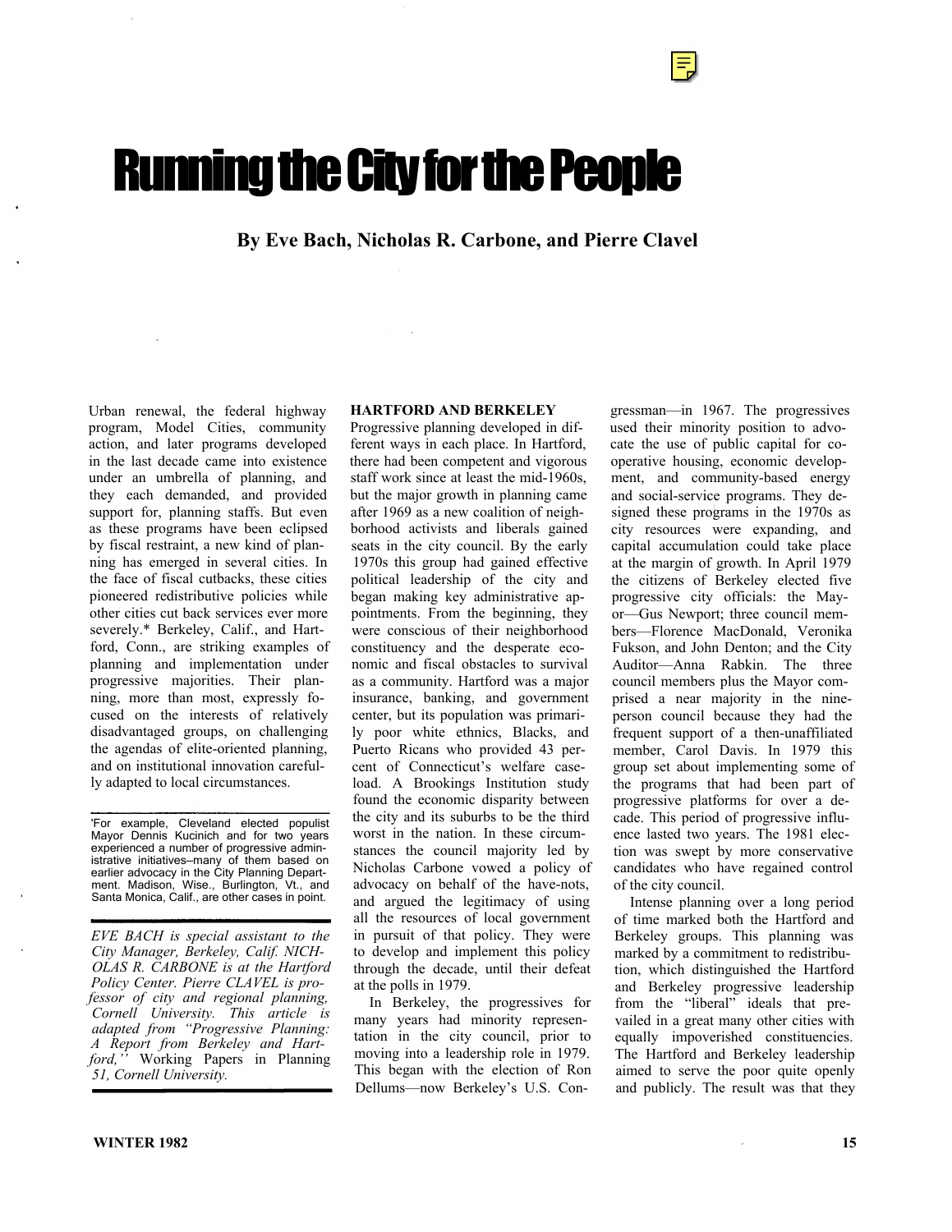did quite a lot of open, synthetic, public, and progressive planning.

In Hartford, starting from a general position of advocacy for the have-nots, the city council moved through a series of analyses to detail its strategy. There had been a Plan of Action prepared by a "Committee of 100," and a twoyear Model Cities planning process that involved a lot of neighborhood interaction. The studies impressed the council with both the extent of the economic depression facing city residents and the extent to which these economic problems were a distributional issue between city and suburbs.

Hartford had lost over 10,000 manufacturing jobs. Of the existing work force of 134,000 people at the beginning of the 1970s, only 34,000 were city residents. Of the 98,000 jobs in eight surrounding towns, only 18,000 were held by city residents. Hartford had the highest percentage of the unemployment, over 50 percent of the work force in some neighborhoods. The city's population was marginal in terms of income. It was a population that needed subsidy for housing, for health, for recreation. They had inadequate income; any they might have went to pay for basic essentials: food, clothing, and shelter. An analysis by the Council on Municipal Performance clarified these inadequacies for the city council. Comparing 1970 population census figures to the Bureau of Labor Statistics' deprivation level showed that the incomes of 61 percent of the population of 158,000 were substandard by an average of \$1,528 per year. There was no way the city could find the tax revenues to make up that difference.

From this analysis, the council developed two major strategies. One was to reduce the cost of living within the city through a series of innovative public-service systems such as energy conservation and a community food system. The second strategy was to increase incomes. The key to this end was a land use and transportation strategy that included litigation to block suburban industrial development and highways and mass transportation policies that would encourage suburban development at the expense of the city, as well as a set of positive development plans.

These latter plans evolved along with council action, and were elaborated piece by piece as they were needed. There was no one published document that could be pointed to as the "Hartford Plan." But public statements were frequent, and in early 1976 the council formally adopted a series of policy papers, which, with succeeding documents, boiled down the underlying themes into three:

- 1. To increase jobs and income for unemployed and underemployed Hartford residents.
- 2. To improve the fiscal health of the city of Hartford.
- 3. To revitalize Hartford's neighborhoods.

These ideas, with their implicit and explicit redistributive implications, were dramatized by the Hartford leadership. Most spectacular was a suit, brought by the city against HUD and six suburban towns, to stop the distribution of Community Development Block Grants because those towns had not filed adequate low-income-housing plans. The suit was successful in that it provided a context for negotiation between city and suburbs on other issues, and allowed the council to make public its case for Hartford's redistributive claims: on welfare, federal highway funds, suburban affirmative action, and others, in addition to housing.

In Berkeley, progressive forces operated from a minority position from 1967 until their council victories of 1979. During that period, Berkeley Citizen's Action (BCA) and similar coalitions that preceded it produced a succession of separate programs operating from outside the central control points of city government. BCA was able to pressure a reluctant council to support some of its programs, such as the Savo Island Housing Cooperative. In addition, the city made rapid affirmative-action gains during this period due to a significant degree to the aggressive demands of the progressive minority on the council.

During the decade of minority participation in city government, BCA also successfully used the initiative process to change city policies and practices. BCA placed before the voters initiatives that established a civilian police review commission, controls over housing demolition, inclusionary requirements for low- and moderateincome housing in new housing developments, strengthened citizen participation on city boards and commissions, and rent control.

Public statements of overall strategy emerged from this experience in opposition—most notably a book, *The Cities' Wealth,* by E. Bach, et al., published in 1976—which combined discussion of tactics with substantive policy and programs. The authors included tactics that they saw as

examples of structural, or nonreformist, reform, extending the actual or potential realm of people's power. We have tried to avoid techniques for conventional political shifts, where one group with similar goals nudges out another for position at the top, but the structure remains intact.

They interpreted the goals of the progressive coalitions as

efforts to improve the economic position of the city's many renters and small homeowners . . . support for free social services to the underserved poor, the transient, the young, the disabled and elderly . . . for affirmative-action programs for ethnic minorities and women, and other programs to rectify past injustices . . . [and] concern with a long list of environmental problems, from industrial pollution to waste recycling.

They saw cities as offering a vehicle to effect these goals. At the time, their main emphasis was on the city as a source of capital: they had the power to tax, own property, annex territory, borrow capital, and own and operate productive enterprises, in addition to being subject, at least formally, to popular control. This combination of redistributive goals, the drive toward institutionalizing popular control, and the notion of using the city as a vehicle for capital formation characterized the list of proposals that followed. These included rent control; a scheme for neighborhood land-use control; cooperative housing; public ownership and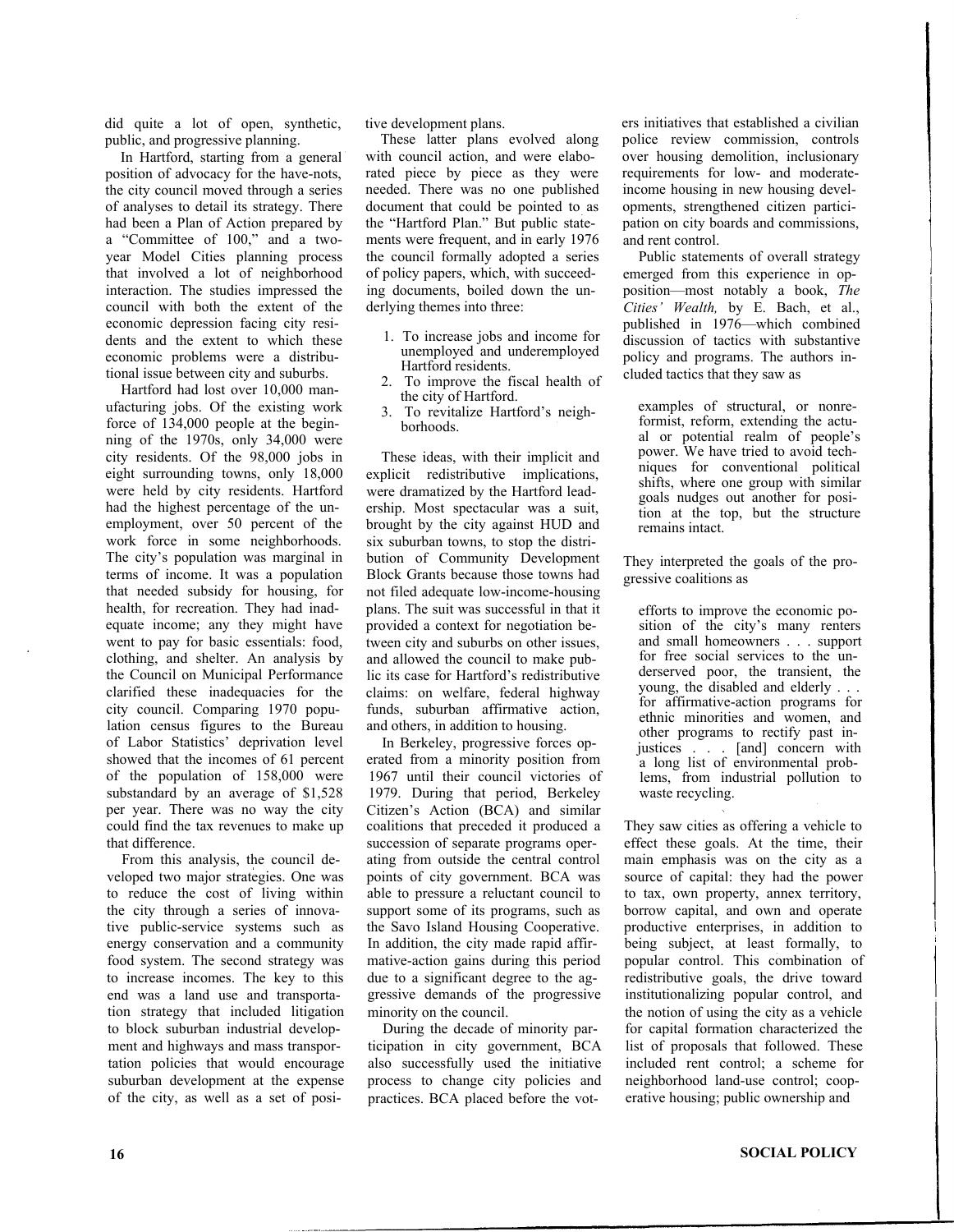## **A general principle behind much of the Hartford innovation was that of substituting local organization for expensive bureaucratic and professional agencies.**

control of electric power, telephones, and cable TV; proposals for generating cooperative and municipal businesses; a city-operated bank; redistributive tax and fee measures; and the development of increased community participation in and control of various kinds of social services.

In summary, both the Hartford and Berkeley groups articulated public plans and principles that set their agendas and guided their actions. Both rejected the idea that private-sector forces were the main engine of economic welfare and instead opted for public ownership, enterprise, regulation, and services in major ways. They differed in that the Hartford group began with political leadership, while the Berkeley coalition spent a decade in opposition positions. In both cases, policy was to develop out of actions, but they were different kinds of action. In Berkeley, policies evolved from outside of government, from minoritybased actions. In Hartford, policies evolved in the course of substantial control of government over a long period of time. Moreover, the background was different in each case: Berkeley was less pressed by economic decline, though it shared the problems of fiscal stress in government, particularly when BCA came into power at the end of the 1970s.

#### **HARTFORD: FROM INVESTMENT TO SERVICE STRATEGIES**

In each place, the combination of redistributive policies and plans and the opportunities and challenges of involvement in city administration resulted in an extraordinary record of innovation. Some of the new institutions and practices, particularly those implemented early in the 1970s, were the results of exploitation of federal funding resources, in addition to private investment projects carried over from previous years. But the essence of the innovation was the use of public policy to redirect private priorities. In Hartford, this occurred through public pressure on the tax structure, through a public land development policy, and through the development of new and reorganized public services.

#### The City as Tax **Reformer**

In 1978, a state-mandated property-tax reassessment was confronting Hartford with two kinds of effects: a shift of tax burden from neighborhoods that had been experiencing deterioration to those where some reinvestment had been occurring, and an overall shift from business to residential properties. There was the basis for fragmentation of interests and conflict. White ethnic community leaders, representing the areas whose assessments would go up, called for the city council to throw out the revaluation. Black political leaders and civil-rights activists would not stand for any talk of a delay in implementing the new scheme—which would have reduced assessments in their neighborhoods. Municipal unions were mainly concerned about the prospects of revaluation shifting the tax burden from business and commercial property to homeowners—fueling a taxpayers' revolt, they feared, that could lead to massive budget cuts and layoffs. Business leaders argued that their property was overassessed, and wanted an immediate revaluation to lower their property assessments.

In this climate, the council leadership set out to reach the fairest possible solution to the revaluation dilemma. They caused legislation to be introduced in the state legislature covering several resolutions of the problem without committing the city to any one, simply to buy time. They then began meeting with the groups concerned. They pointed out to the Black leaders that, even if the reassessment achieved a redistribution of burden to the relatively better-off residential neighborhoods, their taxes would still

go up if the shift from business assessments went through. They talked to the white ethnic groups about the deleterious effects on Black neighborhoods if they continued to bear their present disproportionate burden, and got them to agree to the principle of equity among homeowners regardless of neighborhood. The city council then filed a new bill in the legislature, which fixed the total tax bill that would be paid by homeowners after revaluation at 14.6 percent, the same proportion contributed by residential property before revaluation.

At this point, the Hartford leadership had gotten preliminary agreement on a solution to revaluation that would satisfy the different neighborhoods and, potentially, the public-sector unions. But they faced heavy opposition in the legislature. They then encouraged the formation of the Citizens Lobby to apply pressure to the state legislature. Municipal unions then rallied around the bill, and many city employees, over 3,000 of them residing in the suburbs, began to work in their neighborhoods urging neighbors to contact their state representatives and senators in support of the bill.

The key to passage, however, would be business support. At one meeting with representatives of the Greater Hartford Chamber of Commerce, city leaders' arguments were to no avail; the chamber's executive committee voted to oppose any effort to defer shifting the tax burden from business to residential property. Carbone then sent a telegram to each member of the chamber executive committee, repeating the urgency of the situation and asking for face-to-face meetings among business leaders, community people, and local elected officials. Citizens Lobby members made similar requests of the chief executive officers of the city's largest corporations. As a result, some corporate leaders changed their positions, agreeing to remain neutral in the upcoming legislative battle.

Despite this, some business leaders remained adamantly opposed. Community leaders began demonstrating against the business community, demanding that no more public money be used for downtown improvements.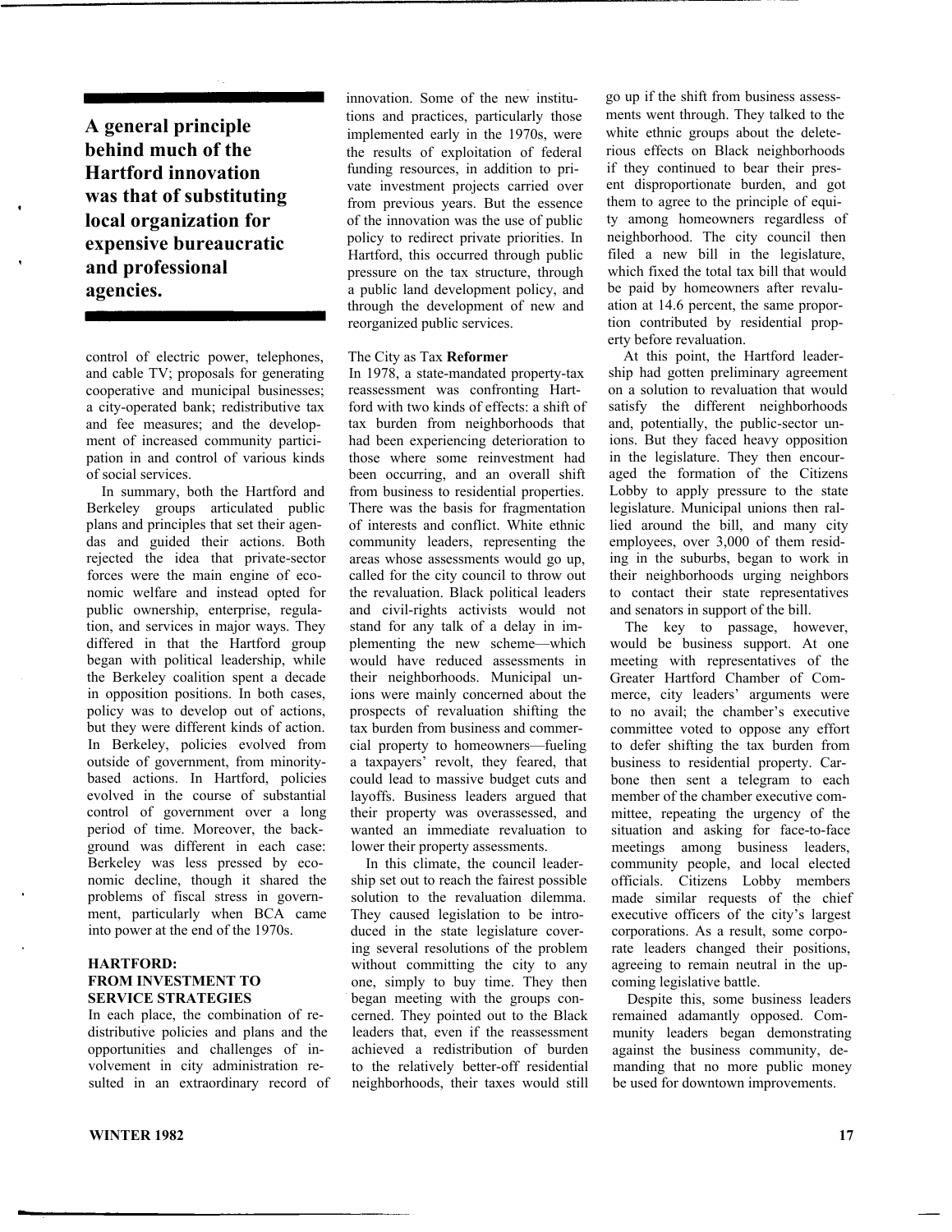They picketed tax-delinquent corporations and large companies that were appealing their property-tax assessments. And some groups argued that the city should spend no more tax dollars to rebuild the Hartford Civic Center Coliseum, which had been destroyed when its roof collapsed earlier that winter. At city hall, the leadership began to take a tougher line, looking for bargaining points that could help leverage business support (or neutrality) for property-tax relief. Their top legislative priority was the revaluation bill, which became known as the "differential" bill because it set different rates of assessment for residential and business properties.

At this time, with the business community still generally opposed to the bill, the city council was pressed to approve funds for the Civic Center Coliseum. Hartford's corporate community had a heavy investment in a professional hockey team, the Whalers, which was part of the merger plans between the two major hockey leagues. Without a firm commitment on the new coliseum, the Whalers would be out of the expanded National Hockey League. The franchise—and millions of local corporate dollars—would be lost.

When the request to allocate funds for the new coliseum reached the council floor, Carbone stated he had been too busy working on the revaluation issue to study the resolution concerning the coliseum. He said he needed more time to review the request for funds. Several other council members made similar remarks, and the proposal was tabled. They had made their point. The strongest opponents of the differential bill agreed not to lobby against it, and other business leaders let it be known that they favored the differential as a temporary solution. If a sunset provision were written into the bill, they would support it.

The short-term struggle was won. For a while, at least, a \$6 million tax shift to homeowners was avoided. In addition, the coalition-building around reassessment—and subsequent lobbying—generated other legislation beneficial to the city, and created new organizational capacity within the city and linked the city to sympathetic supporters in the suburbs.

#### The City as Investor and Regulator

At the beginning of the 1970s, Hartford was already a partner in various investment schemes, including urbanrenewal projects. The city's role in these projects had so far been relatively limited. It had put up the local share of project subsidies, provided some public works and administrative support, and had left development—and profits—to private developers. But the analyses of the city's welfare population that the council had initiated earlier suggested that a new approach was needed, where the primary objective of city policy should be to supplement local incomes. Consequently every investment possibility was to be evaluated according to the extent it contributed toward this objective, and the city was to use what means it had to direct and regulate investment in this direction. The city's strategy to improve income was accomplished in part by means of the courts and by taking advantage of administrative rules, particularly the federal affirmative-action hiring rules, that had not previously been vigorously followed. In a sense this was a negative strategy, meant to redirect private-sector development that was moving toward the suburbs from the city, and which favored the relatively well-educated white labor force over Hartford's Black, Hispanic, poor, and untrained one. The other side of the strategy was a more positive one: to use vacant land and buildings in the central city as a resource for employing city people. The council decided that the city should become the retail, entertainment, cultural, and food service center for the region, a development that would create a great many entry level and part-time jobs that educationally deprived inner-city residents could get to supplement family incomes.

The first and major project implementing this strategy was the Hartford Civic Center, a \$90 million complex in which the city put up \$30 million, the private sector the balance. The Civic Center included a hotel and 360,000 square feet of retail space on air rights. The city owned the land but leased the air rights to the hotel, office, and retail space, retaining a part of the equity and a percentage of any profits through the air rights leases. The city had the state legislature enact laws to facilitate these arrangements. It created a Civic Center Authority, which allowed them to set up a body independent from the city yet able to employ people as city employees: the Authority would thus be under the policies of the city government but outside the bureaucracy and the civil-service system so that it could be run as a business. Because of the employees being considered city employees, the council could still impose a residency requirement. The council then negotiated with the school system that all the parttime jobs for young people had to go through the Hartford school system through the work-study program, an important link. Thus they took young people from welfare homes (75 percent of the persons in the Hartford school system came from AFDC homes) and linked them into the Civic Center with part-time jobs—if they were in school.

Aetna Life and Casualty, which built the retail part of the Civic Center, was required to have as pail of its affirmative-action plan the condition that they would (1) have minority businesses in the center and (2) would help capitalize small businesses. To fulfill this, Aetna put up \$8 million for furniture, fixtures, and capitalization for small businesses. They took small businesses that were successful, that had a good product: for example, a grinder shop from Franklin Avenue was brought in that sold grinders (a submarine-type sandwich) and Italian foods as part of the Civic Center's marketplace—a small restaurant with a fast turnover that seated about 25 people. They took a Black man who ran a marginal liquor store but who was doing a good job and put him in the Civic Center right next to the hotel, where he upgraded his store. A Black baker who worked in a hotel as the pastry chef opened the John Williams Bake Shop. Hartford did this sort of thing in several buildings in which the city had an interest. They developed a policy of taking equity holdings in buildings and land and leasing them back to private developers with stipulations, essentially making the city a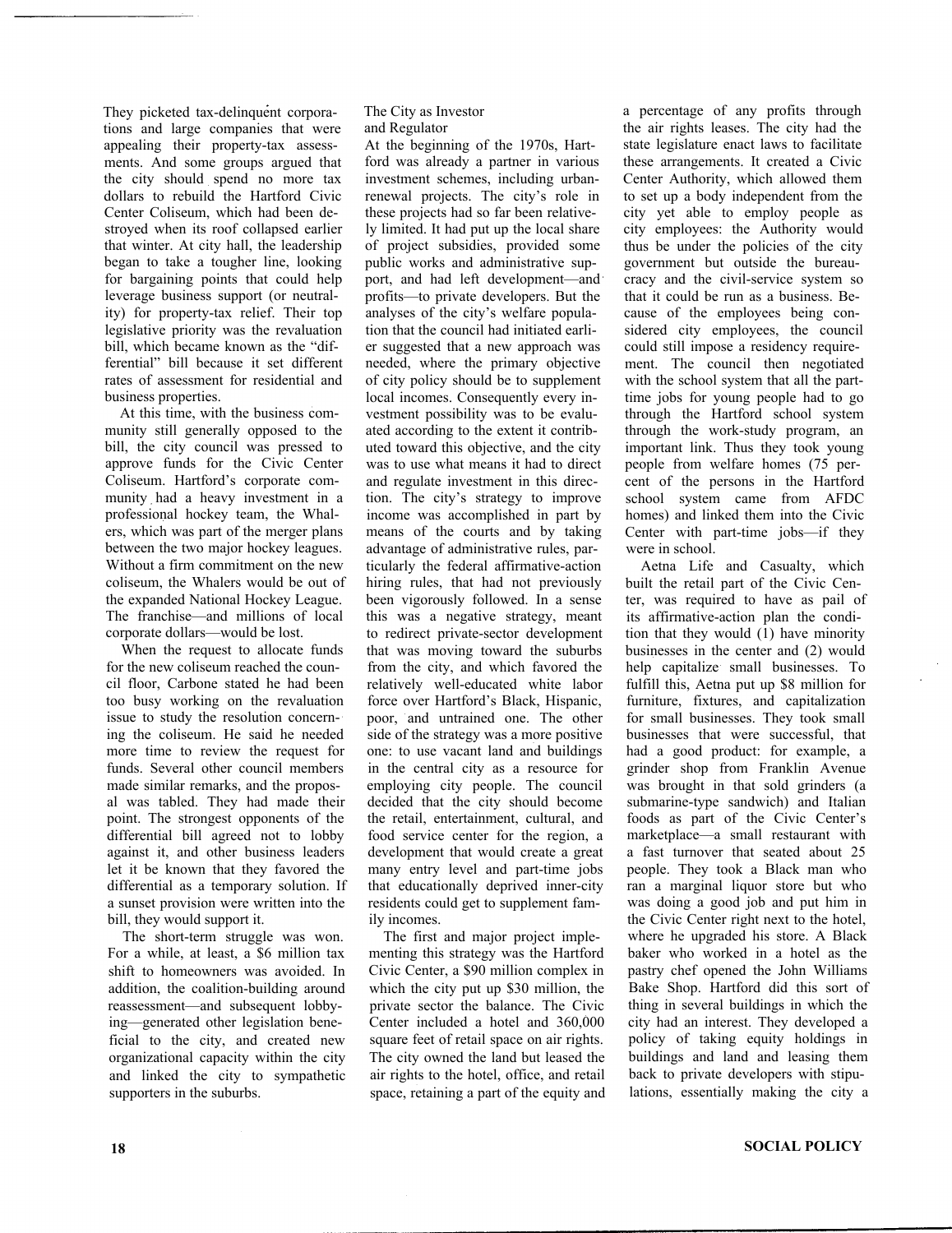partner in commercial and housing ventures. They asked the legislature for changes in the law to make it possible to do this: for any development over \$10 million they proposed to negotiate the taxes for up to seven years in return for one percent of gross rentals. If the city was to give tax deferrals for risky ventures, it wanted to participate in the profits later. They then formulated the City and Town Development Act, which went through the legislature in 1975, providing that the city could fix taxes for up to 20 years, own real estate, and lease it to businesses. The city could build factories, and it could use industrial-revenue bonds for a sinking bond for up to two years, resulting in somewhat cheaper rates to build factories, or housing. Thus the city was in the real-estate business. With that the city took ownership of an old abandoned Korvettes department store and leased it to American Airlines. This brought 1,000 jobs into the city, with the American Airlines office plus—as a condition of the lease—the use of the first two floors for small businesses.

The city also began to restructure administrative budgets and service delivery systems. It gave greater attention to education functions, adding 400 positions to the Board of Education payrolls, while subtracting 200 from the police and fire departments, 200 from public works. It initiated new school dental, lunch, and breakfast programs—an indirect income subsidy—while replacing teachers with paraprofessionals with local-residency requirements. It redirected \$1.5 million of Community Development Block Grant funds, traditionally used for capital investments, toward the school system.

#### **Nonservice Options**

A general principle behind much of the Hartford innovation was that of substituting local organization for expensive bureaucratic and professional agencies. The city council began to encourage citizen participation, not just in policy decisions but in performance in the actual delivery of services to residents.

They began with the police depart-

ment, instituting neighborhood police teams that were assigned to specific districts, in a return to the old "cop on the beat" theory that it was helpful for police officers and residents to know and respect one another. Every two weeks, neighborhood representatives met with police team leaders to talk about problem areas. One police lieutenant told Carbone that he initially resisted neighborhood demands to crack down on street prostitution. Five and a half years behind a desk downtown had taught him that prostitution is a victimless crime that should be ignored by the police. Residents who lived with the problem saw it differently. And he found that as the amount of street prostitution declined, so did the number of muggings, assaults, and other violent crimes. Burglaries and drug traffic also declined. That kind of experience began to generate feelings of mutual respect and cooperation between police officers and residents.

In some neighborhoods, residents became even more directly involved in crime prevention efforts. Street observer programs put citizen foot-patrol teams in direct radio contact with police officers in the area. Other neighborhood groups went door-to-door, with police officers, to help people engrave their valuables with identification numbers and offer suggestions on how to improve the security of their houses and apartments.

One of the neighborhood policy advisory committees sponsored a cultural awareness night, which brought together police officers and their families and people who lived in the neighborhood. More than 300 people attended this social event, which included ethnic music and a dinner of soul food and Puerto Rican dishes. Previously, police officers and residents of that neighborhood had viewed each other with hostility. The team police concept was beginning to change this attitude. They now began to see each other as allies with common goals.

Similar efforts were made to bring local residents into the provision of recreation services. Over 40 percent of the city's part-time recreation leaders had been suburban residents, but Hart-

ford created a neighborhood incentive program that allowed residents to plan and operate their own activities. If someone in a neighborhood wanted to teach a class in oil painting, for example, he or she would submit a proposal to a neighborhood planning group. If it appeared that the person was qualified and there would be sufficient interest to warrant a class in oil painting, the resident would be paid to teach the class. This system involved far more people and offered a greater variety of recreational activities than the former, more traditional program. Classes developed in crosscountry skiing, squash, acting, weaving, the guitar, vegetarian cooking, and hundreds of other areas.

#### **Citizen Participation**

By the middle of the 1970s, it was apparent that public and private investment, and consequent employment, would not by itself solve Hartford's personal income problems. Nor was it possible to raise the flow of public funds into the city. Federal categorical programs like urban renewal and Model Cities were cut back; what had been an \$18 million yearly subsidy was cut to \$10.8 million in 1970, then \$6 million under the Community Development Block Grant formulae. The limited fiscal resources that had greeted the city council in 1969 got even tighter, and an economic development study in 1979 counted a net decrease of 196 person-years since 1972 despite large increases in federal operating subsidies. The problem was how to manage decline, not growth. The property-tax base could not be raised, there was inflation pressure on taxpayers and landlords, so that the population was generally getting poorer. In 1974 the city canceled its capital expenditures for police cruisers to cover welfare costs, and the council increasingly directed its efforts at turning programs toward the objective of supplementing local family incomes. The city wrote its housing assistance plan under Section 8 of the Housing Act so that all subsidies would go to existing rental units rather than the construction of new housing—a move dictated by the pressure on family incomes and threats of landlord abandonments.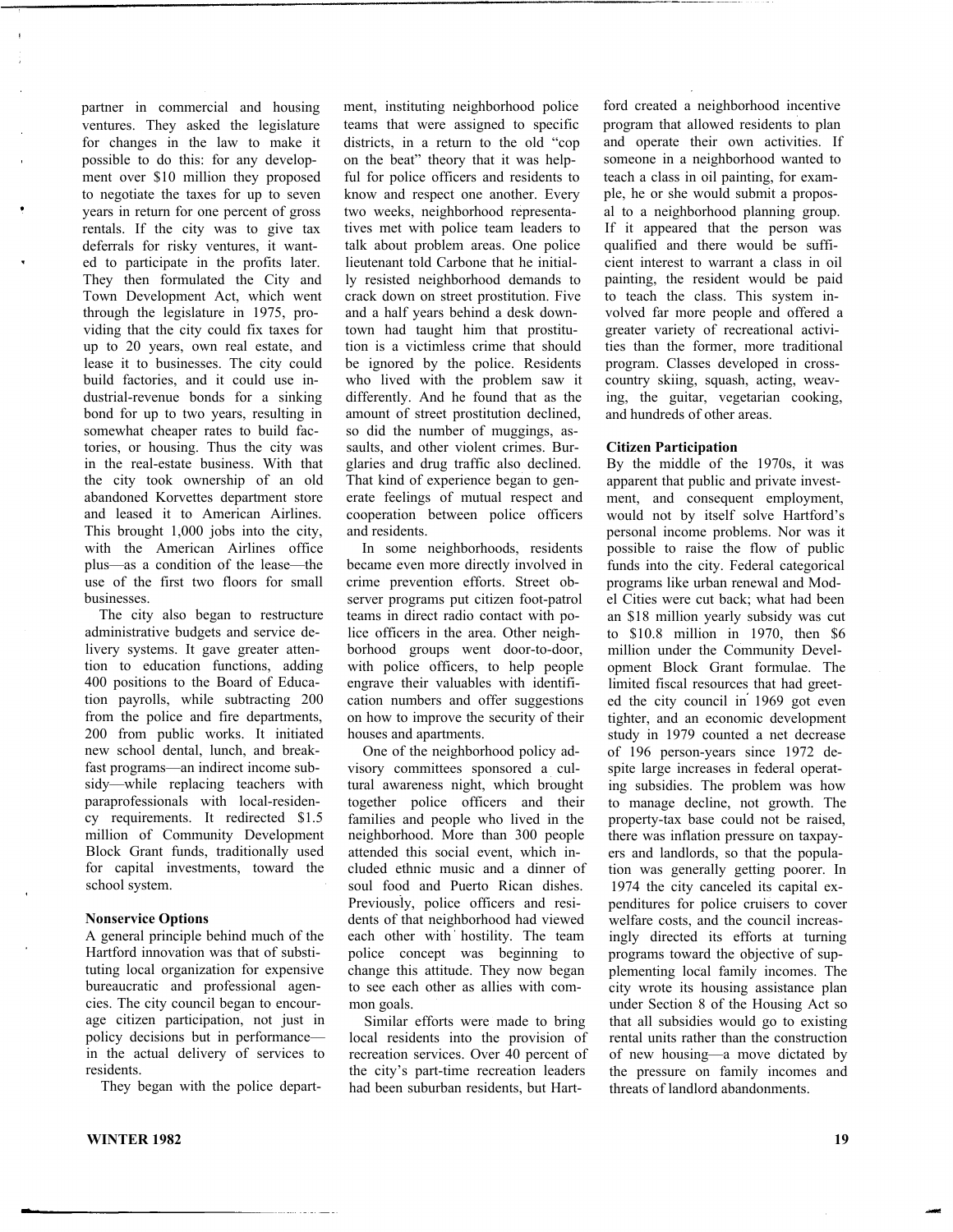#### **Neighborhood Cost-Reduction Programs**

Toward the latter part of the 1970s, Hartford planners adopted a strategy to reduce the cost of basic necessities, focusing on Hartford neighborhoods. They realized that even the most optimistic forecasts of local job creation through infusion of outside capital would not suffice to provide jobs for every resident. They felt if they could help reduce the costs of such basic necessities as food, energy, transportation, and health care, more purchasing power would be available for other local activities. There would be additional resources available for purchase of private market housing and for patronage of neighborhood retail and service enterprises.

The city got farthest in food and energy cost-reduction programs. The Hartford food system included a downtown food market, a community cannery, community gardens, youth gardens, neighborhood buying clubs, solar greenhouses, roof-top container gardening, and a city-wide composting program. All elements were planned to complement one another. The system was justified as developing traits of self-reliance and cooperative consumption in residents and as generating a job environment for training that could later be applied to private-sector employment.

The energy program was initiated as a result of steep increases in fuel oil prices, which led to abandonment of many rental units by owners during the winter of 1978. This not only produced heating crises for many residents, it produced secondary effects of neighborhood economic deterioration and loss of housing units. In response, Hartford planners made surveys to determine the factors that made specific structures subject to abandonment because of energy costs or likely to generate complaints of heating failure. They used a computer-based information system to determine what structures in the city were at risk in these respects, and used the information to target outreach workers. They created a Coordinated Energy Response Center with a central ' 'heat line' ' to permit quick responses to heating complaints. They coordinated the distribution of weatherization kits, claiming that these materials could save up to 20 percent of each tenant's fuel consumption. They established a rent receivership program as a last resort to maintain minimum heat levels and to reduce the likelihood of housing abandonment. The combined effect of targeted code enforcement and rent receivership programs was reported for the winter of 1979-80. Officials stated that the landlords of 217 housing units corrected heat violations and that 51 units were placed into rent receivership, requiring the city to pay the cost of correcting violations.

#### **BERKELEY: INNOVATION IN THE FACE OF CUTBACKS**

When Berkeley Citizens Action moved into a position of influence in 1979, it, like the progressive leadership in Hartford, was faced with serious budget problems. The newly elected leadership, which had earlier seen the city as a source of capital formation—a vehicle that could carry cooperative housing, economic development, tax reform, community-based energy, and social-services programs—had moved into the driver's seat just as the needle on the gas gauge moved toward empty. BCA had gained experience promoting and forcing the implementation of some of its proposals. This was important, but nothing could have completely prepared newly elected officials for what they encountered in April 1979.

#### **Battle of the Budget**

The new council faced a proposed budget that had been developed by the City Manager who was appointed by the previous, more conservative council. It called for massive service cuts because, under Proposition 13, citygenerated revenues were lagging seriously behind the expense of maintaining them at existing levels.

The budget that then-City Manager Michael Lawson proposed would close down two fire houses, eliminate programs in the police department that the community had fought to include (the Unit on Crimes Against Women, the Juvenile Bureau, the foot patrol, for example), cut deeply into the library budget for the second year in a row, and completely eliminate allocations to community-based social-service providers (the various community clinics and the women's shelter, for example).

The first response of the new council was to appoint a 27-member Citizens Budget Review Committee. At the request of the committee, the date for passing the 1979-80 city budget was delayed until mid-July.

After six weeks of study and deliberation, the Budget Committee submitted its proposals for changes in Lawson's budget, which were generally adopted by the city council. The fire stations would remain open, but vacant deputy chief and lieutenant positions were eliminated. The positions in the police department that provided direct services—such as school-crossing guards, foot patrol, the rape detail, and all positions on the street—were restored, with comparable dollar cuts made within the department by eliminating administrative and rank officer positions. (Lawson's budget called for the elimination of 46.5 positions in the police department, all at the point of service, while the Budget Committee called for elimination of 19 higherpaid positions, none providing direct services.)

The Budget Committee was also able to recommend restoration of funds for the library and for community services by developing additional revenues for the city. The committee recommended several significant methods:

1. A property transfer tax that was already on the books was to be implemented. Passed by the previous council, it was not as progressively structured as those called for by BCA over the years, but it included important features that targeted speculative sales and exempted long-time owner occupants.

2. Services provided by the city to developers and businesses that had been partially or wholly supported by property taxes were shifted to total fee support. Building permits, for example, which had traditionally been subsidized by the city's General Fund, were to be totally supported by fees. The committee proposed to revise the fee schedule, which had previously been highly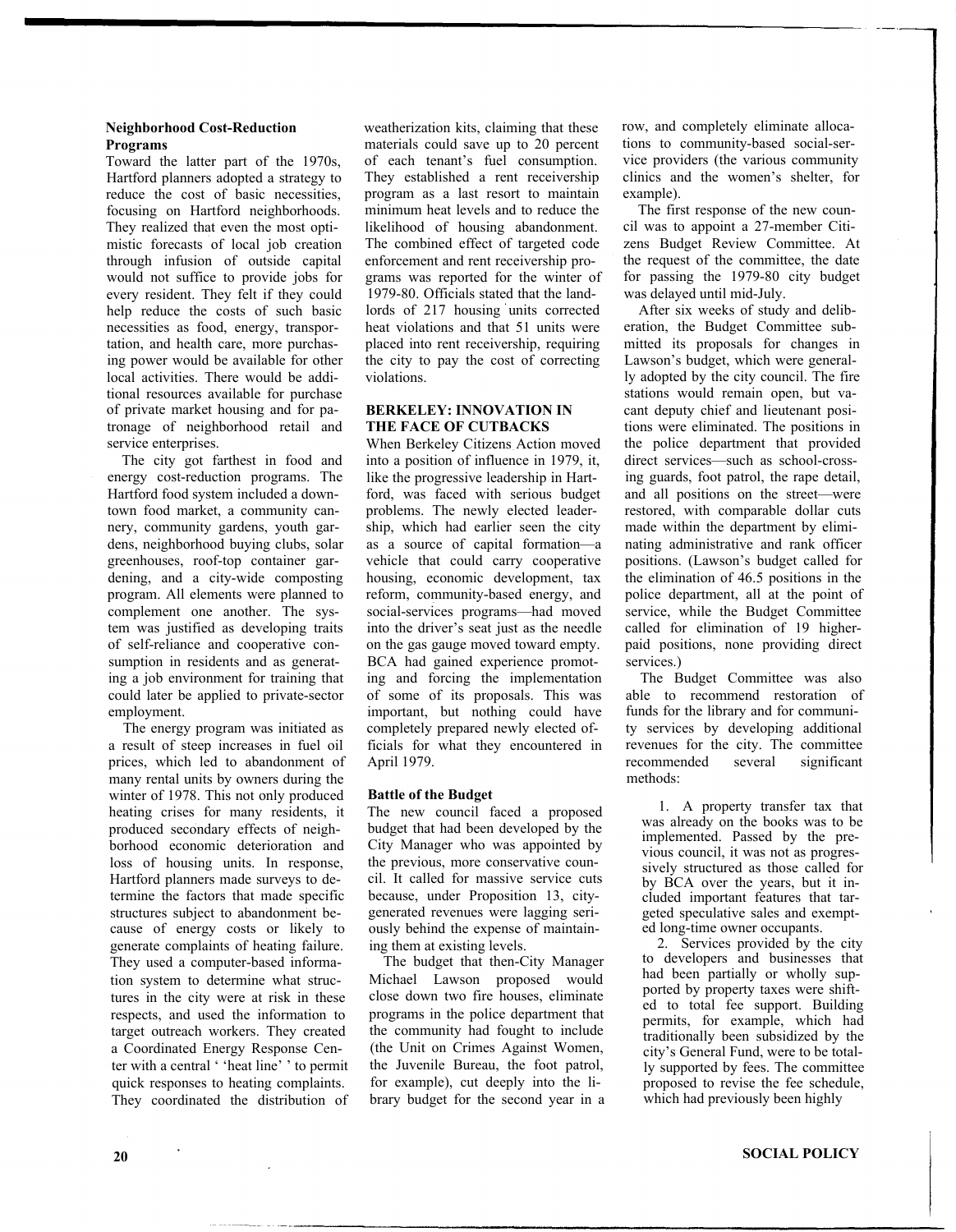**When Berkeley Citizens Action moved into a position of influence in 1979, it moved into the driver's seat just as the needle on the gas gauge moved toward empty.**

regressive (as much as 2 percent of project costs for small projects and less than .002 percent for very large ones) to a flat rate (about 1.4 percent of project costs). In addition the committee recommended charging a fee for fire inspections of businesses and industries for which no fee had ever been charged.

3. Activities supported by special funds were charged for their use of city services. The most important example was the City Marina Fund, which had generated healthy surpluses over the years that could only be spent in the marina area. This had led to expenditures for luxurious facilities in the yacht basin. State regulations did not allow these funds to be utilized elsewhere in the city but did allow the city to be reimbursed for fire, police, accounting, and other administrative services it provided. This reimbursement had not been previously required.

4. Additional revenue was also generated from automobile disincentives. Parking meters in an upperincome commercial area, increased meter rates, and long-overdue increases in parking violations fines were all put forward by the Budget Committee.

After its first heroic six weeks, the Budget Committee continued to meet. Members of the committee, as well as those from the city's 30 other citizen boards, were invited to participate in the budget discussions between the City Manager and city departments.

In its second year, the Budget Committee took the initiative in presenting a new tax to the voters of Berkeley for their approval. Under Proposition 13, California localities are prohibited from raising the ad valorum propertytax rate at all and can only institute other new taxes with the approval of two-thirds of the voters. Working with another citizen body, the Board of Library Trustees, the Budget Committee designed a new tax based on the floor area of buildings to support the city libraries. A sample survey indicated that this method was feasible to implement and generally progressive. The progressivity was reinforced by writing in a split rate. The tax, which requires residential property owners to pay 2.3 cents per square foot and commercial and industrial property owners to pay 3.5 cents per square foot, was approved by almost 70 percent of the voters in June 1980. While the main emphasis of the tax is its support of library services, all other services in the city receive support indirectly, since dollars from the General Fund that would otherwise support the library have been liberated.

#### **Rent Stabilization and Eviction Control**

From the very earliest years of its history, the progressive coalition in Berkeley had worked to regulate the rental housing market. The history includes an interesting mixture of successes and failures. Berkeley's first rent-control ordinance was put on the ballot through the initiative process in 1972, and passed with 51 percent approval . It was subsequently overturned in court as unconstitutional. Opponents had successfully argued that it was unfair to legislate rent control by plebiscite, since there were more tenants than landlords among the voters. A second attempt to gain rent regulation through the polls in 1977 failed to gain majority support.

Then, in the aftermath of Proposition 13, Berkeley—along with numerous other California cities—voted in a mild form of regulation in 1978 by requiring property owners to return a portion of their Proposition 13 property-tax savings to their renters. It prevented rent increases for months, and the issue of whether the controls on rent increases would be extended and institutionalized on a permanent basis was pivotal in the 1979 city elections. BCA candidates favored rent control; the other group opposed it.

When BCA gained its four seats,

there was an immediate commitment from the nonaffiliated swing voter on the council to support rent regulation.

The next major task that BCA council members undertook after passage of the first budget was the development of an ordinance that would stabilize rents and protect tenants from unfair evictions. By late fall, a farreaching ordinance had gained council approval. However, the City Charter required a second reading after several weeks.

While the ordinance was awaiting its second reading, property owners, realtors, and others opposed to rent control were on the streets collecting signatures to have the ordinance nullified. Berkeley was reminded, for the third time in less than 20 years, of a powerful feature in the City Charter, whereby a small number of voters (10 percent of those voting for Mayor in the last election) can petition against an ordinance passed by the city council. When presented with the signatures, the council can either repeal the ordinance or place it on the ballot at the next regularly scheduled election. If the council chooses to take the issue to the voters, the ordinance does not go into effect until after it has gained their approval.

Previously this provision of the charter had been used in the early 1960s to overturn the council-approved fairhousing ordinance. During the 1970s, the city's progressive forces turned to this charter requirement to overturn the council's decision refusing to study the feasibility of municipalizing the privately owned electric- distribution system. (The study indicated it would indeed be feasible; given the actual rate of inflation since the study was performed, it turns out the study underestimated the feasibility. Acquisition of the system was, however, twice rejected by Berkeley voters.)

When rent-control opponents turned to petitions with the requisite number of signatures (collected from some people who believed they were signing in favor of rent control), the BCA council members had to develop a strategy that would extend the soon-toexpire rent regulations in effect until a permanent ordinance could be passed in the June 1980 election. It was very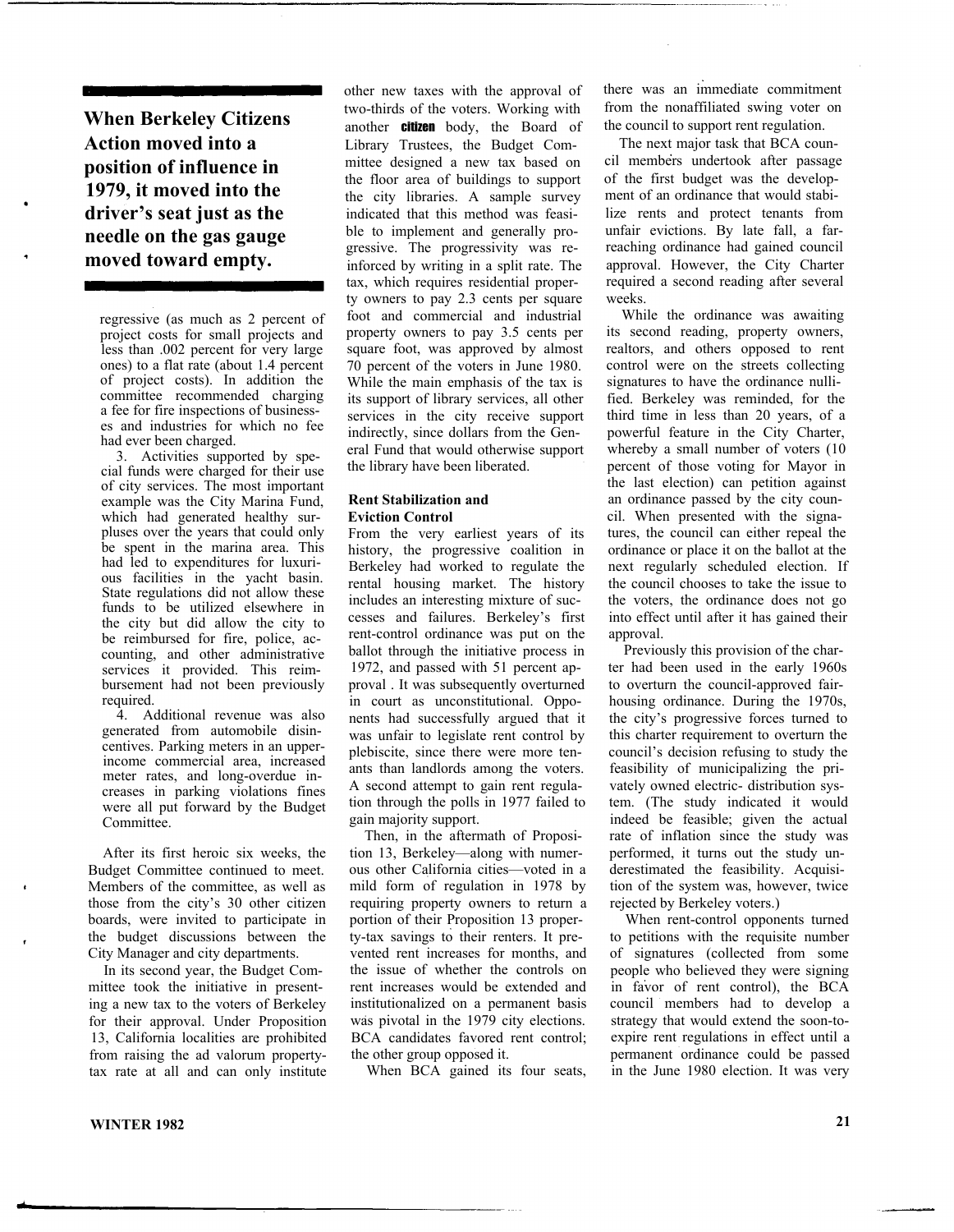important that there be no gap in the protection that renters were receiving.

The BCA council members were successful in providing the unbroken coverage. The voters approved Berkeley's Rent Stabilization and Good Cause Eviction Ordinance at the polls. The council appointed members of the Rent Stabilization Board and set up a staff to implement what is necessarily a complex regulatory mechanism. Tremendous effort still has to be devoted to legal defense of the ordinance. The courts have not yet become comfortable with a law that shifts the balance between owners and renters. After a year, opposition to the ordinance is still strong.

#### Cooperative Housing

Another major BCA commitment over the years had been to the development of cooperatively owned housing for low- and moderate-income people. Just as the new council members took office, the city's first project opened (Florence MacDonald, one of the new council members, was among the first residents). A second co-op housing project was in the planning stages. Many members of the community active in housing issues believed that the outcome of the 1979 election would determine whether or not this second project would see the light of day.

Like developments elsewhere, the construction and financing costs of this new project were skyrocketing. Between a committed city council and creative developers who pulled in every outside available federal and state direct and indirect subsidy, the project moved toward realization. The magnitude of the costs emphasized, however, that delivering low- and moderate-income housing requires a strong commitment, which will be tested repeatedly.

#### Redevelopment

One of the issues that separated political factions in Berkeley for many years was the city's Redevelopment Project. Originally planned for an industrial park, the redevelopment area was the site of intense, sometimes violent, conflict, as BCA fought to preserve existing housing and target the vacant subsidized land for housing rather than industrial and commercial uses. Over the years, BCA had won battles that delayed industrial development, but only after the 1979 election could BCA change the plan to build housing.

It seemed that it would be a simple matter, until the council learned that once again Proposition 13 was blocking them. In the fine print of the redevelopment bonds was language requiring the Redevelopment Agency to collect one-third more in taxes than it had to pay out in debt service in order to amend the Redevelopment Plan. By cutting tax revenues below this level, Berkeley would have to contact bondholders and receive their approval before amending the plan. Just after the election, the Redevelopment Agency staff developed a method of defeasance to meet the legal requirements. As the legal clouds lift, the city will now need to find the millions of dollars of investment capital required to build low- and moderate-income housing.

#### Energy Programs

Energy issues in Berkeley presented themselves very differently in 1980 than they did in 1970. For many years, the thrust of the BCA program was to have the city buy out the electric system. Rates that Berkeley residents were paying reflected the costs of expanding the system in the suburbs. Relieving ratepayers in Berkeley of this expense and other savings inherent in a publicly owned system necessitated some form of public ownership. In recent years, the Pacific Gas and Electric Company's rate schedule was shifted by the California Public Utilities Commission from the declining block structure to lifeline rates favoring small users over large ones. As a result, Berkeley ratepayers, who have been successful at conservation, generally have benefited.

Meanwhile, new city programs were developed to foster conservation, especially for lower-income people. Instruction in no-cost and low-cost improvements in housing was provided by the city. Young people were trained to weatherize houses and provide services for elderly residents. In addition, the Energy Commission, another citizen board, studied ways the city might save on its heating and fuel bills

#### Eliminating Waste

Given the tight financial situation in Berkeley and the commitment of the city council to solve basic but expensive problems, the city administration explored ways of improving the organization's productivity, reducing wasteful expenditures, and reorganizing to improve efficiency. While Berkeley's city council was hardly unique in its commitment to these objectives, there was an urgency about their realization that is directly related to its other progressive goals.

A more conservative city government has options that the BCA council members rejected, such as cutting costs by contracting out services to firms paying nonunion wages or eliminating programs that serve the poorest (often nonvoting) people. BCA is a coalition—to a very large degree comprised of people who have been passed over by BCA's more conservative opposition. The coalition depended on meeting each group's needs fully meeting them was no longer possible, but each one had weight.

In the 1979-81 period, BCA council members scraped together resources to meet the broader community needs in part by skimming a little off the top (the split rate in the library tax and the changes in the fee structure are examples). The council members also learned that there are significant obstacles that prevented significant redistribution—in Proposition 13, in the City Charter, in the fine balance of electoral politics. In this context, efficiency and elimination of waste took on an urgency that would otherwise be surprising in progressive circles.

Berkeley's campaign against waste was directed by Wise Allen, the City Manager appointed by the city council in February 1980. He immediately targeted an array of nonproductive but increasingly expensive costs—workmen's compensation payments, forexample. He initiated an occupational health and safety program. In California cities, attention to these costs was not unusual. What may distinguish the